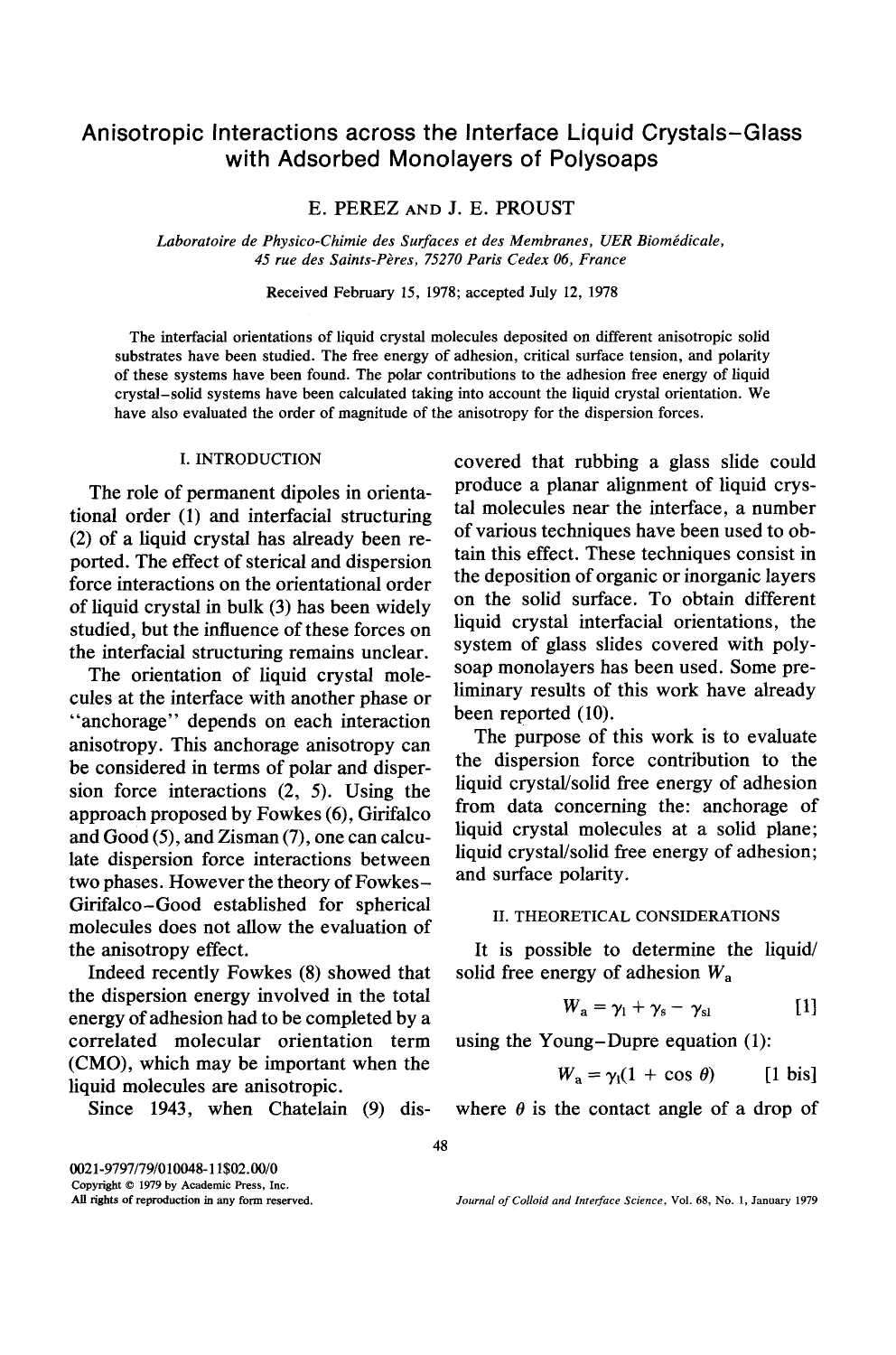

FIG. 1. Equilibrium of a liquid drop on a solid.

liquid on a solid. The subscripts s and 1 refer to a solid and a liquid.  $\gamma$  refers to a surface free energy (see Fig. 1).

Following the theory of Fowkes, Girifalco, and Good:

$$
W_{\mathbf{a}} = W_{\mathbf{a}}^d + W_{\mathbf{a}}^p \tag{2}
$$

$$
W_{a}{}^{d} = 2(\gamma_{s}{}^{d}\gamma_{1}{}^{d})^{1/2} \tag{3}
$$

where the superscripts  $d$  and  $p$  are respectively the dispersion and polar force interactions.

Fowkes (6) has shown that Zisman's concept (7) of critical surface tension,  $\gamma_c$ , may be used to estimate the  $\gamma_s$  value of the solid. It should, thus, be possible to use  $\gamma_c$  in solving Eq. [3]. On the other hand the polar force contribution  $W_a^p$  to the total liquid/ solid free energy of adhesion may be calculated from the expression proposed by Zettlemoyer and Chessic (12):

$$
W_{\rm a}{}^p = F \delta \mu_{\rm eff} \tag{4}
$$

where  $F =$  mean electrostatic surface field of a solid;  $\delta$  = close packed layer of liquid molecules at the solid-liquid interface;  $\mu_{\text{eff}}$  = effective dipole moment of liquid molecules.

Nevertheless Eq. [4] could not be directly applied to the liquid crystals. It may be considered as a first approximation in estimating  $W_a^p$  for the complex systems.

In their recent study of adsorption of a mixture of two polar liquids on a surface which displays a surface electrostatic field F, Levine *et al.* (13) have related the orientation of the liquid molecule dipoles and their distribution to the superficial electrostatic energy  $E_{el}$  of the monolayer. They assume that the monolayer has a two-dimensional hexagonal lattice with a coordination number  $c = 6$ . The nearest neighbor distance,  $d$ , is related to the density of liquid molecules,  $\delta$ , in the monolayer by:

$$
d^2 = \frac{2}{\delta(3^{1/2})} \tag{5}
$$

The excess  $\lambda$  of dipole molecules parallel to the surface field may be defined as the following ratio:

$$
\lambda = (\delta_+ - \delta_-)/\delta \qquad [6]
$$

where  $\delta_+$  = density of electric dipoles parallel to the surface field  $F$ ;  $\delta$  = density of electric dipoles antiparallel to the surface field F.

The superficial electrostatic energy,  $E_{el}$ , is expressed by

$$
E_{\rm el} = \frac{c \delta(\lambda \mu + \alpha F)^2}{2(d^3 + c \alpha)} - \delta F \mu \lambda - 1/2 \delta \alpha F^2
$$
 [7]

where  $\mu$  is the parallel dipole and  $\alpha$  the polarizability of liquid molecules. The calculation takes into account the nearest neighbor interactions between permanent and induced dipoles, the energy involved in the creation of induced dipoles, and the dipole field interaction.

 $E<sub>el</sub>$  is the polar interaction energy between the first layer of a liquid and a solid. If we assume that the range of solid/liquid polar interactions is limited to this layer, we can write:

$$
W_{\mathbf{a}}^{\ P} = -E_{\mathbf{e}1} + T\Delta S_{\mathbf{e}1} \tag{8}
$$

where  $\Delta S_{el}$  is the entropy change of the interfacial liquid layer induced by the field F and may be defined as:

$$
\Delta S_{\text{el}} = S(\lambda) - S(\lambda = 0)
$$
  
=  $k(\ln C_{\delta}^{\delta+} - \ln C_{\delta}^{\delta/2})$ 

with

$$
C_n^m = \frac{n!}{(n-m)!m!}
$$

*Journal of Colloid and Interface Science,* Vol. 68, No. 1, January 1979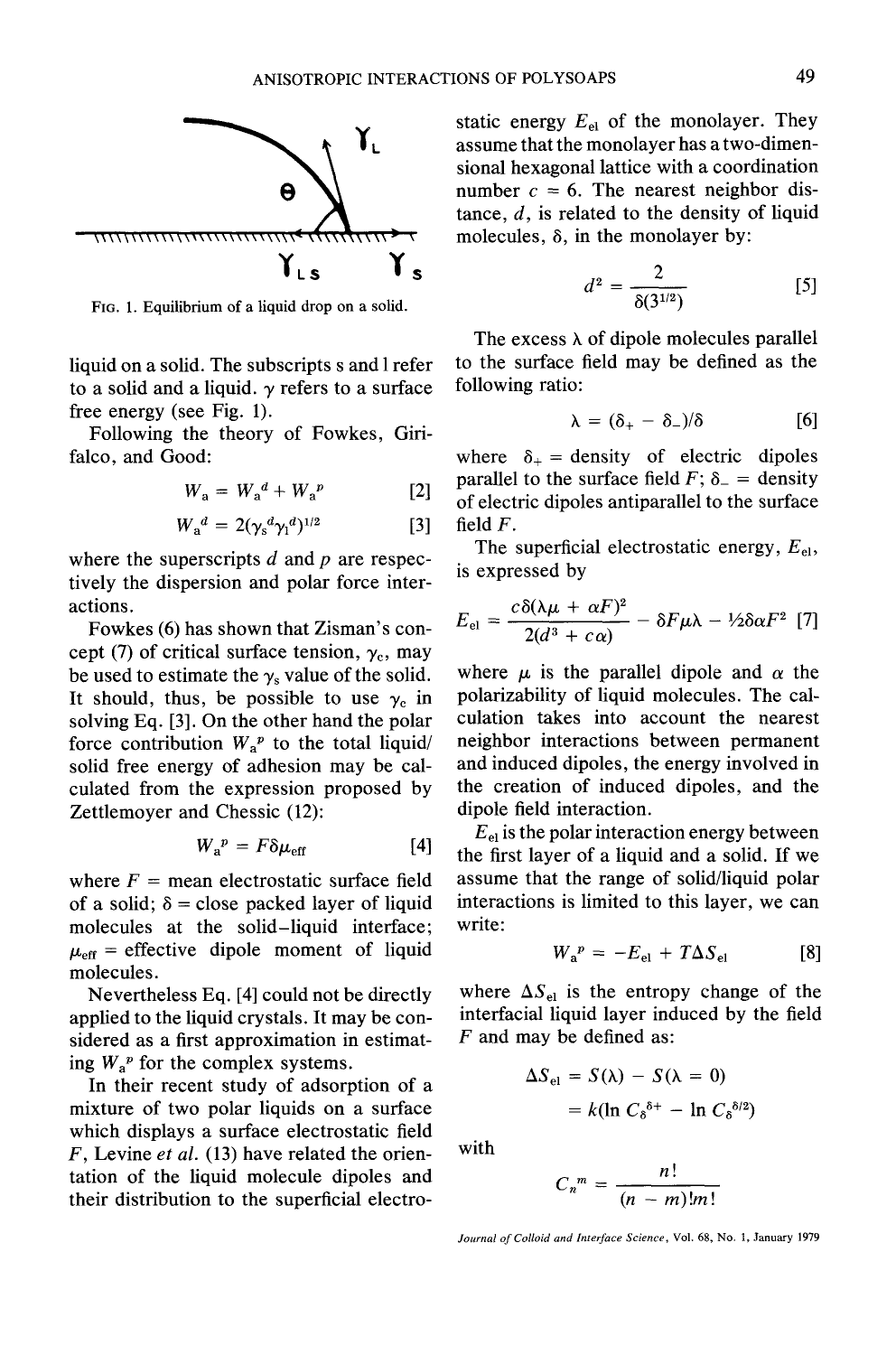and

$$
\Delta S_{\rm el} \simeq \frac{k\delta}{2} \bigg[ -\ln\left(1-\lambda^2\right) + \lambda \ln\frac{1-\lambda}{1+\lambda} \bigg] \tag{9}
$$

in the case where  $\lambda$  is different from unity. We can write [8] using [7] and [9]:

$$
W_{a}^{p} = -\frac{c\delta(\lambda\mu + \alpha F)^{2}}{2(d^{3} + c\alpha)}
$$
  
+  $\delta F \mu \lambda + 1/2 \delta \alpha F^{2} + \frac{kT\delta}{2}$   
 $\times \left[ \lambda \ln \frac{1 - \lambda}{1 + \lambda} - \ln (1 - \lambda^{2}) \right].$  [10]

Equation [10] requires the thermodynamic equilibrium condition for any variation of  $\lambda$ .

$$
\frac{kT}{2}\ln\frac{1+\lambda}{1-\lambda}=\mu F-\frac{c\mu(\lambda\mu+\alpha F)}{d^3+c\alpha}.
$$
 [11]

We can then write [10] and [11] using [5] and [6]:

$$
W_{a}^{p} = -\frac{2.45\delta^{5/2}}{1 + 4.9\alpha\delta^{3/2}} (\lambda\mu + \alpha F)^{2}
$$

$$
+ \delta F \mu\lambda + \frac{1}{2}\delta\alpha F^{2} + \frac{kT\delta}{2}
$$

$$
\times \left[ -\ln(1 - \lambda^{2}) + \lambda \ln\frac{1 - \lambda}{1 + \lambda} \right] [12]
$$

$$
F\mu = (1 + 4.9\alpha\delta^{3/2}) \frac{kT}{2}
$$

$$
\times \ln \frac{1+\lambda}{1-\lambda} + 4.9\mu^2 \delta^{3/2} \lambda. \quad [13]
$$

In the case when  $\lambda$  is different from 0 and 1, we can eliminate  $F$  in [12] using [13]:

$$
W_{a}^{p} = 2.45\lambda^{2} \mu^{2} \delta^{5/2} + 2.45\alpha \delta^{5/2} k T \lambda
$$
  
 
$$
\times \ln \frac{1 + \lambda}{1 - \lambda} + \left(\ln \frac{1 + \lambda}{1 - \lambda}\right)^{2}
$$
  
 
$$
\times (1 + 4.9\alpha \delta^{3/2}) \frac{k^{2} T^{2} \delta \alpha}{8\mu^{2}}
$$
  
 
$$
- \frac{k T \delta}{2} \ln (1 - \lambda^{2}). \quad [14]
$$

*Journal of Colloid and Interface Science,* Vol, 68, No, 1, January 1979

When  $\lambda < 0.5$ , it is possible to develop [11] and [12] up to the second order which yields the final result with a 2% accuracy.

$$
F\mu = \lambda [(1 + 4.9\alpha \delta^{3/2})kT + 4.9\mu^2 \delta^{3/2}] + O(\lambda^3)
$$
 [13 bis]

$$
W_{a}^{p} = \lambda^{2} \left[ 2.45 \mu^{2} \delta^{5/2} + 4.9 \alpha \delta^{5/2} kT + \frac{k^{2} T^{2} \delta \alpha}{2 \mu^{2}} \times (1 + 4.9 \alpha \delta^{3/2}) + \frac{k T \delta}{2} \right] + O(\lambda^{4}).
$$
 [14 bis]

#### **III.** EXPERIMENTAL

## *1. Materials*

*Liquid crystals,* p-n-Methoxybenzilidenep-butylaniline (MBBA) obtained from Vari Light Corporation and 4-4'-pentylcyanobiphenyl (5CB) obtained from B.D.H. Chemicals Ltd are used as received. Their formulas are:



*Polysoaps.* A series of polysoaps, poly(2 methyl/5 vinyl pyridinium) bromide quaternized by alkyl radicals such as  $C_4H_9$ ,  $C_8H_{17}$ , and  $C_{16}H_{33}$ , with the quaternization rate of 100, 54, and 38% (respectively, PVPC4, PVPC8, and PVPC16), were used for deposition on the glass slides. These polysoaps were kindly prepared for us by C. Loucheux.

*Liquids used for contact angle measurements.* Methylene iodide and formamide were Merck reagent grade products; decaline was purified on silica gel and tridistilled; water was distilled from permanganate solution in Pyrex apparatus.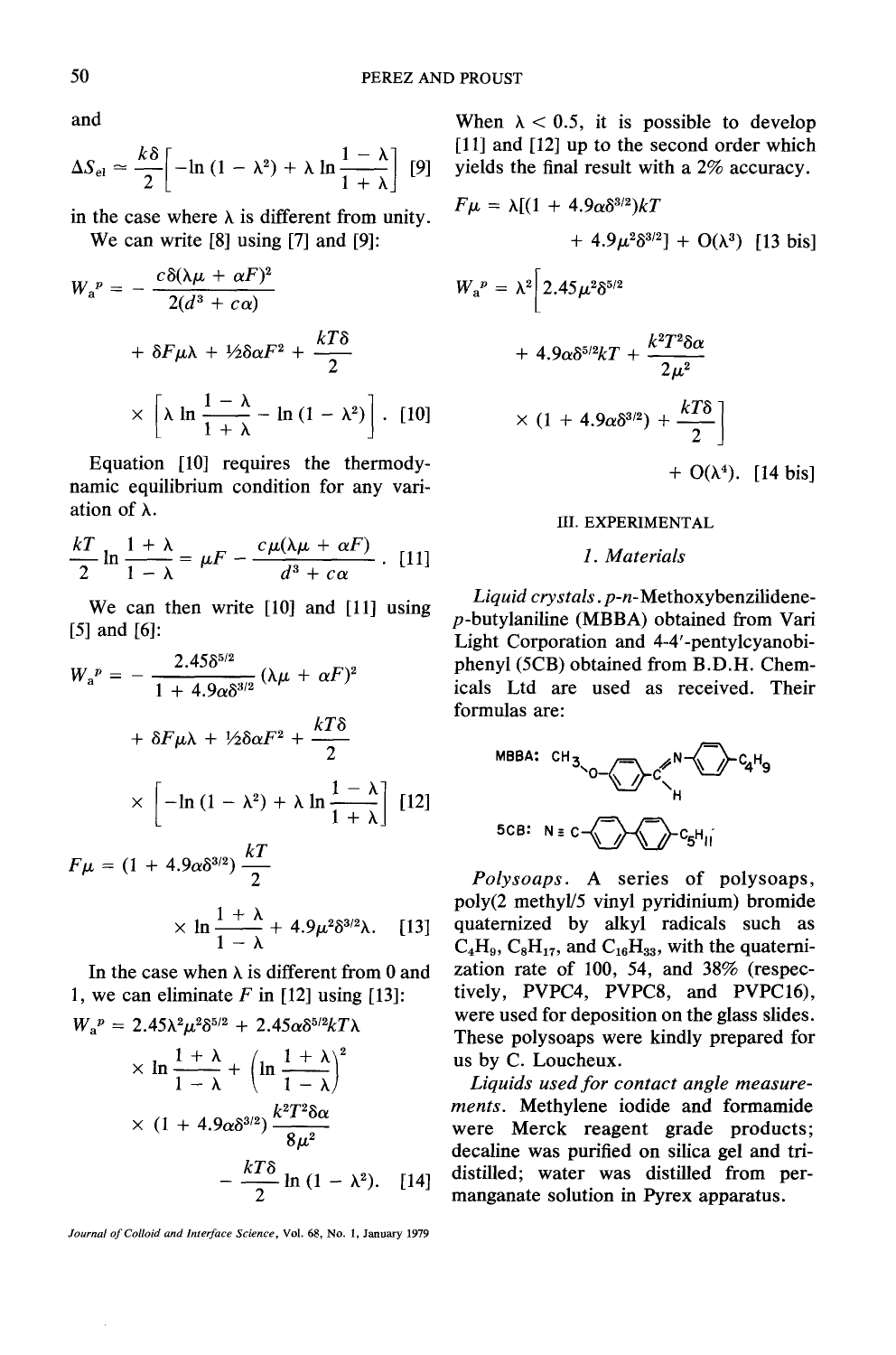

FIG. 2. Deposition of a polysoap monolayer on glass.

### *2. Methods*

*a. Adsorption of polysoaps on glass slides.* The deposition of polysoaps on glass surfaces is realized by a Blodgett method at constant surface pressure (Fig. 2) (14). The glass slides are cleaned with sulfochromic mixture. The rates of glass slide retraction were experimentally chosen to find the best conditions for a uniform and homogeneous alignment of the liquid crystal. For PVPC4 and PVPC8 this rate is  $10^{-2}$  cm sec<sup>-1</sup> and for PVPC16  $2.10^{-3}$  cm sec<sup>-1</sup>.

*b. Surface pressure.* Polysoaps, in methylic alcohol and chloroform mixture 50-50, is spread at the surface of 0.1  $M$ KCI aqueous solutions; water was distilled from permanganate solution in Pyrex apparatus and solutions were foamed. Surface pressure measurements of polysoaps were made on a MGW LAUDA Langmuir film balance pressure. The variation of the film area at constant pressure shows that the surface density at the liquid/air interface is the same as that of the deposited layers of polysoaps at the glass slides.

*c. Microscopic studies of anchorage.* 

|--|--|--|--|--|

| Collapse Pressure of Polysoaps |  |  |
|--------------------------------|--|--|
|--------------------------------|--|--|

| Polysoap           | $\pi_c(\text{dyn}\cdot\text{cm}^{-1})$ | $a_c(\text{\AA}^2 \text{ monomere}^{-1})$ |
|--------------------|----------------------------------------|-------------------------------------------|
| PVPC4              |                                        | 50                                        |
| PVPC8.             | 27                                     | 26                                        |
| PVPC <sub>16</sub> | 40                                     | 16                                        |

The observation of the orientation of molecules of liquid crystals is performed by means of a usual optical method. The liquid crystal is placed in a cell made of two parallel glass slides having adsorbed the same amount of polysoap. They are observed with a polarizing microscope.

*d. Contact angles.* The contact angles of liquids on polysoap-covered glass slides are measured by the drop-on-plate method (15). Contact angles were observed 1 min after the drop deposition. The accuracy of measurement is  $\pm 1^{\circ}$ . The values of contact angles of decaline-methylene iodide mixture on polysoap-covered glass slides were used to construct Zisman's plots (7) to determine the  $\gamma_c$  values.

*e. Surface tension.* A Wilhelmy type microelectrobalance was used to measure the surface tension of all liquid and liquid mixtures used in this study.

#### IV. RESULTS

## 1. Polysoaps at the Liquid/Air Interface

The properties of polysoap monolayers adsorbed at the surface of water have already been studied for PVPC4 and PVPC8 (16). These measurements have been completed for PVPC16.

The surface pressures  $\Pi_c$  and molecular areas  $a<sub>c</sub>$  at the collapse point of the adsorption isotherms are represented in Table I.

## *2. Anchorage of Liquid Crystals on Polysoap-Covered Glass Slides*

We have examined the liquid crystal orientation for various densities of polysoap adsorbed on glass. These orientations are represented in Table II.

As it can be seen from Table II different orientation of liquid crystals are possible. They are called:

--"planar" when the axis of molecules are parallel to the substrate;

-"planar uniaxial" when all molecules have their axis planar to the substrate and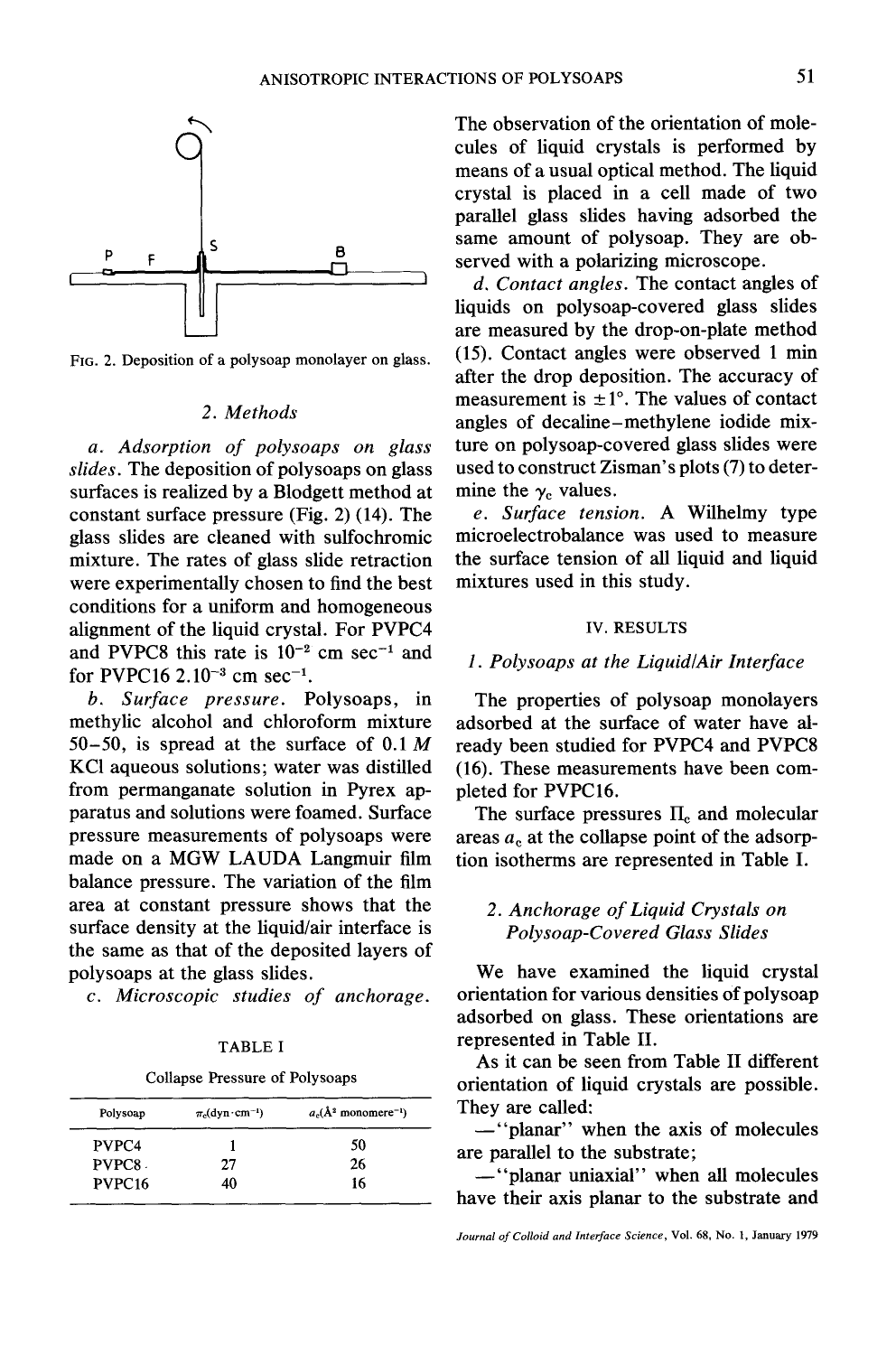when their alignment is in one direction only;

**--"planar** multidomain" when all molecules have their axis parallel to the substrate but their alignment is in all directions possible;

--"homeotropic" when the molecules have their axis perpendicular to the substrate.

When the liquid crystal has an uniaxial planar structure the molecule long axis is always parallel to the direction of retraction of polysoap-covered glass slides.

*MBBA* and 5CB in contact with PVPC4 produce only planar orientation. This orientation is uniaxial except for MBBA and PVPC4 with a high surface density (surface area, 50  $\AA^2$ ).

The PVPC8 produces an uniaxial planar anchorage of 5CB at low surface density, and a homeotropic anchorage at high surface density. On the other hand, this soap produced multidomain planar structures of MBBA for all densities.

For PVPC16 the only observed orientation is homeotropic. These results confirm that the structure of polymer and the distribution of its main and side chains play an important role in structuring of a liquid crystal. The shorter the side chain, the more important is the effect of the main chain. When the main polymer chain is exposed to the solid/liquid crystal interface, the orientation is planar; but when the main chain is screened by a long side chain, the obtained orientation is homeotropic.

## *3. Free Energy of Adhesion for MBBA, 5CB, and Formamide on Polysoap-Covered Glass Slides*

To calculate these energies we have used the surface tensions values listed in Table III and Eq. [1 bis].

These results are represented in Table IV.

The results obtained with mixtures of methylene iodide and decalin are plotted in Fig. 3. Methylene iodide has a very low

### TABLE II

Orientation of Liquid Crystal on Polysoaps-Covered Glass Slides<sup>a</sup>

| Substrates<br>$(\AA^2)$ | <b>MBBA</b> orientation | 5CB orientation |
|-------------------------|-------------------------|-----------------|
| PVPC4                   |                         |                 |
| 200                     | ⇆                       | ⇆               |
| 50                      | ⇆<br>X                  | ⇆               |
| PVPC8                   |                         |                 |
| 200                     | ⇆<br>X                  | ⇆               |
| 50                      | ⇆<br>$\mathbf x$        | $\pm$           |
| PVPC16                  |                         |                 |
| 75                      | ⊥                       | $\perp$         |
| 60                      | 工                       | $\perp$         |
| 40                      | T                       | $\bot$          |
| 16                      | $\mathbf{I}$            | $\perp$         |
|                         |                         |                 |

 $a \Leftrightarrow$ , planar uniaxial orientation; x, planar multidomain orientation; ±, homeotropic orientation.  $\leftarrow$ 

polarity. Decalin is a saturated hydrocarbon and thus nonpolar (Table III). The mixture may be considered as nonpolar. Its surface tension varies between 31.6 and 50.8 ergs/  $cm<sup>2</sup>$  (17).

From Eqs. [1 bis], [2], and [3] we obtain:

$$
\cos \theta = \frac{-\gamma_1 + 2(\gamma_s^d \gamma_1^d)^{1/2}}{\gamma_1} \ . \qquad [15]
$$

The  $\gamma_s^d$  calculated from [15] and the data of Table III and Fig. 3 are similar to  $\gamma_c$ values extrapolated in Fig. 3.

Surprisingly, we have obtained for all solid substrates the same value:

$$
\gamma_{\rm c} \simeq \gamma_{\rm s}^{\ d} \simeq 32 \ \pm \ 2 \ \text{dyn} \cdot \text{cm}^{-1}.
$$

#### TABLE III

Dispersion and Polar Contributions of Surface Tensions

| Liquid                | $\gamma_{1}$ | $\gamma$ <sup>d</sup> | γ, <sup>p</sup> |
|-----------------------|--------------|-----------------------|-----------------|
| MBBA(2)               | 38           | 29                    |                 |
| 5CB (22)              | 40           | 40                    | o               |
| Formamide (27)        | 58           | 32                    | 26              |
| Decaline (17)         | 31.6         | 31.6                  | 0               |
| Methylene iodide (27) | 50.8         | 48.5                  | 2.3             |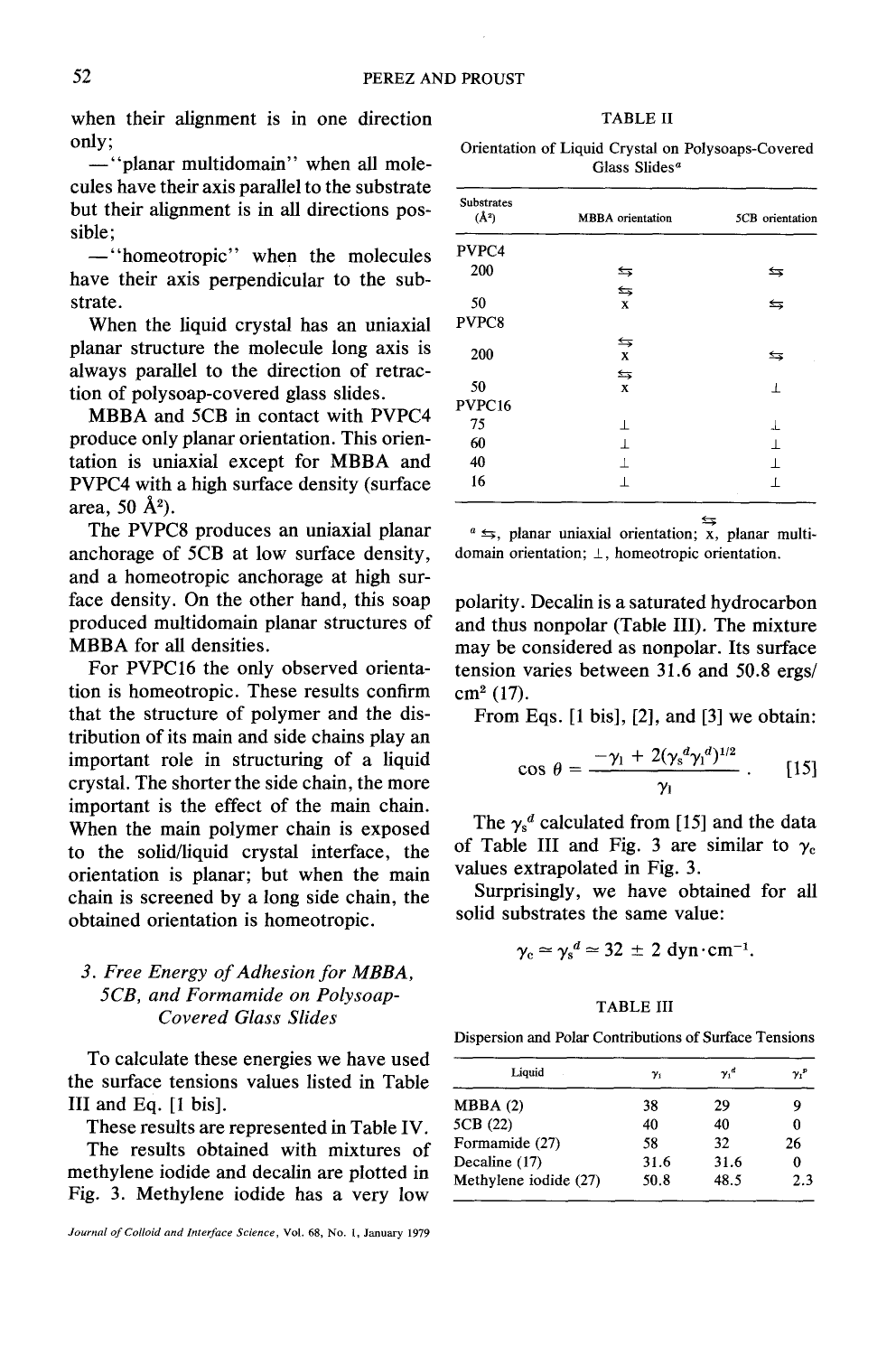|                                                               |                              | MBBA/solid       |                              | 5CB/solid        | Formamide/solid                       |                  |  |
|---------------------------------------------------------------|------------------------------|------------------|------------------------------|------------------|---------------------------------------|------------------|--|
| Solid substrate and<br>area per residue<br>$(\mathbf{\AA}^2)$ | W,<br>$(ergs \cdot cm^{-2})$ | Contact<br>angle | W,<br>$(ergs \cdot cm^{-2})$ | Contact<br>angle | $W_{\rm a}$<br>$(ergs \cdot cm^{-2})$ | Contact<br>angle |  |
| PVPC4                                                         |                              |                  |                              |                  |                                       |                  |  |
| 200                                                           | 74.7                         | 15.5             | 77.5                         | 20               | 109                                   | 28.5             |  |
| 50                                                            | 72.5                         | 25               | 75                           | 28.5             | 102                                   | 37.5             |  |
| PVPC8                                                         |                              |                  |                              |                  |                                       |                  |  |
| 200                                                           | 67                           | 40               | 70                           | 41.5             | 103                                   | 39               |  |
| 26                                                            | 71                           | 29               | 74                           | 32               | 103                                   | 39.5             |  |
| PVPC <sub>16</sub>                                            |                              |                  |                              |                  |                                       |                  |  |
| 75                                                            | 72                           | 27               | 75                           | 29.5             | 97.5                                  | 47.5             |  |
| 60                                                            | 73.5                         | 20               | 77                           | 22.5             | 92.5                                  | 54               |  |
| 40                                                            | 72.5                         | 25               | 76.3                         | 25               | 88.5                                  | 59               |  |
| 16                                                            | 73.5                         | 21.5             | 77                           | 22.5             | 79                                    | 69               |  |

Adhesion Free Energy and Contact Angle of MBBA, 5CB, and Formamide on Glass Covered with Polysoap

#### V. INTERPRETATION

We shall assume in this paper that polar and dispersion force interactions are independent and one can deduce them separately when the other contribution is known. We shall thus calculate the  $W_a^p$  term for our systems using Eq. [12].

## *Determination of the Electrostatic Surface Field of the Solid*

In order to evaluate the polarity of the solid, we use the wettability results obtained with formamide (Table IV). The formamide molecules are small and we assume that their anisotropy is negligible as

regards dispersion force interactions with the solid, and that the Fowkes-Girifalco-Good formalism can be applied (Eqs. [2] and [3]). The  $W_a^p$  values are listed in Table V.

Table V also contains the values for  $\lambda$  and  $F$  calculated from Eqs. [13 bis] and [14 bis]. This calculation implies the knowledge of the polarizability of formamide molecule  $\alpha$ , which may be found using Onsager's expression (18):

$$
\alpha = \frac{n^2 - 1}{n^2 + 2} \frac{3M}{4\pi Nd}
$$

where  $n =$  refractive index (1.445); d



FIG. 3. Wettability of methylene iodide/decaline mixtures on various substrates.  $\gamma_1$ , surface tension of the mixture;  $\theta$ , contact angle.

*Journal of Colloid and Interface Science,* Vol, 68, No. 1, January 1979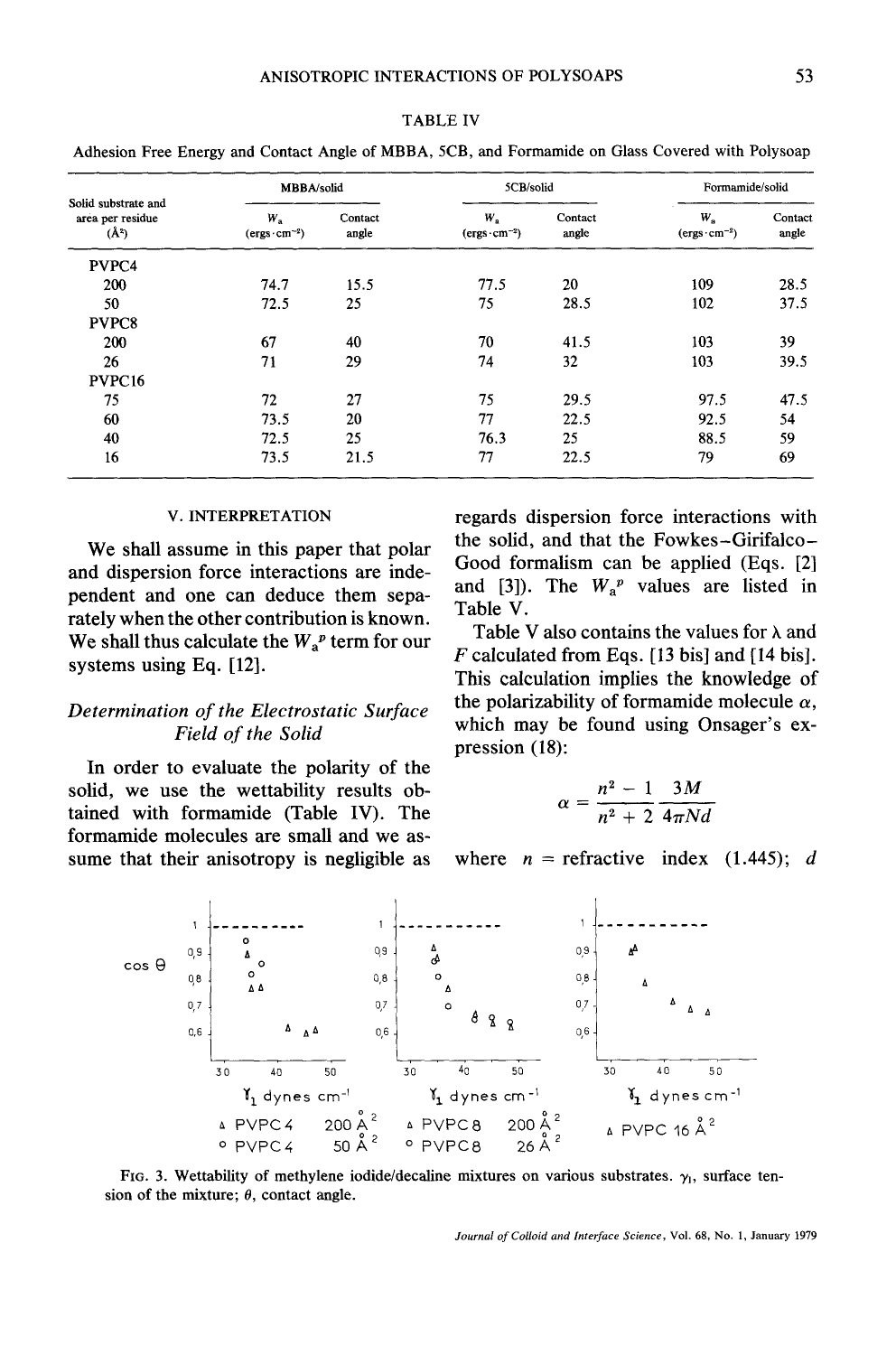TABLE V

Electrostatic Field of Solid Substrates

| Substrate<br>$(\AA^2)$ | $W_{n}$ <sup>p</sup> formamide<br>(ergs/cm <sup>2</sup> ) | λ<br>formamide | $F$ solid<br>(c.g.s.u.e.s) |  |  |
|------------------------|-----------------------------------------------------------|----------------|----------------------------|--|--|
| PVPC4                  |                                                           |                |                            |  |  |
| 200                    | 45                                                        | 0.43           | 1.07 10 <sup>5</sup>       |  |  |
| 50                     | 36.5                                                      | 0.38           | 0.9510 <sup>5</sup>        |  |  |
| PVPC8                  |                                                           |                |                            |  |  |
| 200                    | 39                                                        | 0.40           | 10 <sup>5</sup>            |  |  |
| 26                     | 39                                                        | 0.40           | 105                        |  |  |
| PVPC <sub>16</sub>     |                                                           |                |                            |  |  |
| 75                     | 33.5                                                      | 0.37           | 0.9210 <sup>5</sup>        |  |  |
| 60                     | 28.5                                                      | 0.34           | 0.85, 10 <sup>5</sup>      |  |  |
| 40                     | 24.5                                                      | 0.31           | 0.7710 <sup>5</sup>        |  |  |
| 16                     | 15                                                        | 0.25           | 0.62~10 <sup>5</sup>       |  |  |

= density (1.134);  $M$  = molecular weight (45). It is obtained  $\alpha = 4.19 10^{-24}$  c.g.s.u.e.s.

Taking for formamide  $\mu = 3.25 \cdot 10^{-18}$ c.g.s.u.e.s and  $\delta = 6$  10<sup>14</sup> molecules/cm<sup>2</sup> (closed packed layer of formamide molecules), one obtains:

$$
F = 2.5 \ 10^5 \lambda + \mathcal{O}(\lambda^3)
$$
  

$$
W_{\mathbf{a}}^p = 248.04 \lambda^2 + \mathcal{O}(\lambda^4).
$$

## *Polar and Dispersion Forces for 5CB/Solid*

Knowing  $F$ , we calculate the polar interactions between the liquid crystal and polysoap-covered glass.

We use Eqs. [13 bis] and [14 bis] in which the parameters  $\alpha$ ,  $\mu$ , and  $\delta$  are different and depend on the orientation of liquid crystal molecules. For each liquid crystal we have to distinguish between longitudinal (L) and transversal (T) quantities. The data from Ref. (19) give for 5CB the mean polarizability  $\bar{\alpha}$  = 3.26 10<sup>-23</sup> cm<sup>3</sup> and the anisotropic polarizability  $\Delta \alpha = \alpha_L - \alpha_T = 2.72 \quad 10^{-23}$ cm<sup>3</sup>. Thus from equation:  $\bar{\alpha} = \frac{1}{3}\alpha_L + \frac{2}{3}\alpha_T$ we have  $\alpha_{\rm L} = 5.07 \, 10^{-23} \, \text{cm}^3$  and  $\alpha_{\rm T} = 2.35$  $10^{-23}$  cm<sup>3</sup>.

The relation between the main polarizabilities of the fluctuating molecule  $(\alpha_L$  and  $\alpha$ <sub>T</sub>) and the polarizabilities of the motionless 5CB molecule  $(\alpha_L'$  and  $\alpha_T'$ ) is (21):

$$
\alpha_{\rm L} = \bar{\alpha}_{\rm L}' + \frac{2}{3}S(\alpha_{\rm L}' - \alpha_{\rm T}')
$$
  

$$
\alpha_{\rm T} = \bar{\alpha}_{\rm T}' - \frac{1}{3}S(\alpha_{\rm L}' - \alpha_{\rm T}') \qquad [16]
$$

where the order parameter  $S$  of the liquid crystal is equal to 0.46 in the bulk (24). We suppose that  $S = 1$  at the interface with the solid.

We can deduce  $\alpha_L'$  and  $\alpha_T'$  and taking  $S = 0.46$  we find:

$$
\alpha_{\rm L}^{\prime} = 7.18 \ 10^{-23} \ \text{c.g.s.u.e.s}
$$

$$
\alpha_{\rm T}^{\prime} = 1.3 \ 10^{-23} \ \text{c.g.s.u.e.s.}
$$

We take the dipole moment value chosen from Ref. (22) and the surface densities of the first layer of 5CB in contact with the solid in two orientations, planar  $(\delta_{\theta})$  and homeotropic  $(\delta_{\perp})$ , as follows:

$$
\mu = \mu_L = 4.45 \, 10^{-18} \, \text{c.g.s.u.e.s}
$$
  
\n $\delta_{\perp} = 4 \, 10^{14} \, \text{molecules/cm}^{2} \, \text{m}$   
\n $\delta_{\parallel} = 10^{14} \, \text{molecules/cm}^{2}.$ 

Thus to calculate F and  $\lambda$  for the homeotropic structure from Eqs. [13 bis] and [14 bis], using the data or the longitudinal polarisability we have:

$$
F = 2.09 \ 10^5 \lambda + O(\lambda^3)
$$
  

$$
W_a{}^p{}_{\perp} = 213.81 \lambda^2 + O(\lambda^4).
$$

For the planar structure, the situation is different. It is possible to avoid the nearest neighbor approximation (Eq. [7]). Here all the induced dipoles have the same orientation and the permanent dipole contribution is zero. The interaction between an induced dipole and its nearest neighbor is equal to  $c\mu^2$ <sub>ind</sub>/d<sup>3</sup>. The interaction energy of the lattice is then:

$$
\sum_{\text{lattice}} \frac{\mu_{\text{ind}}^2}{r^3} = \frac{\mu_{\text{ind}}^2}{d^3} \times 10.3 \quad [17]
$$

<sup>1</sup> In the case of PVPC16, if we introduce the real density of liquid crystal molecules:  $\delta_{\perp} = \delta_{\text{lattice}}$  $-\delta_{\text{hexadecyl}}$ , instead of the density of the lattice sites:  $(\delta_{\text{lattice}} = 4 10^{14} \text{ sites} \cdot \text{cm}^{-2})$ , the correction factor is then within the limits of the experimental error.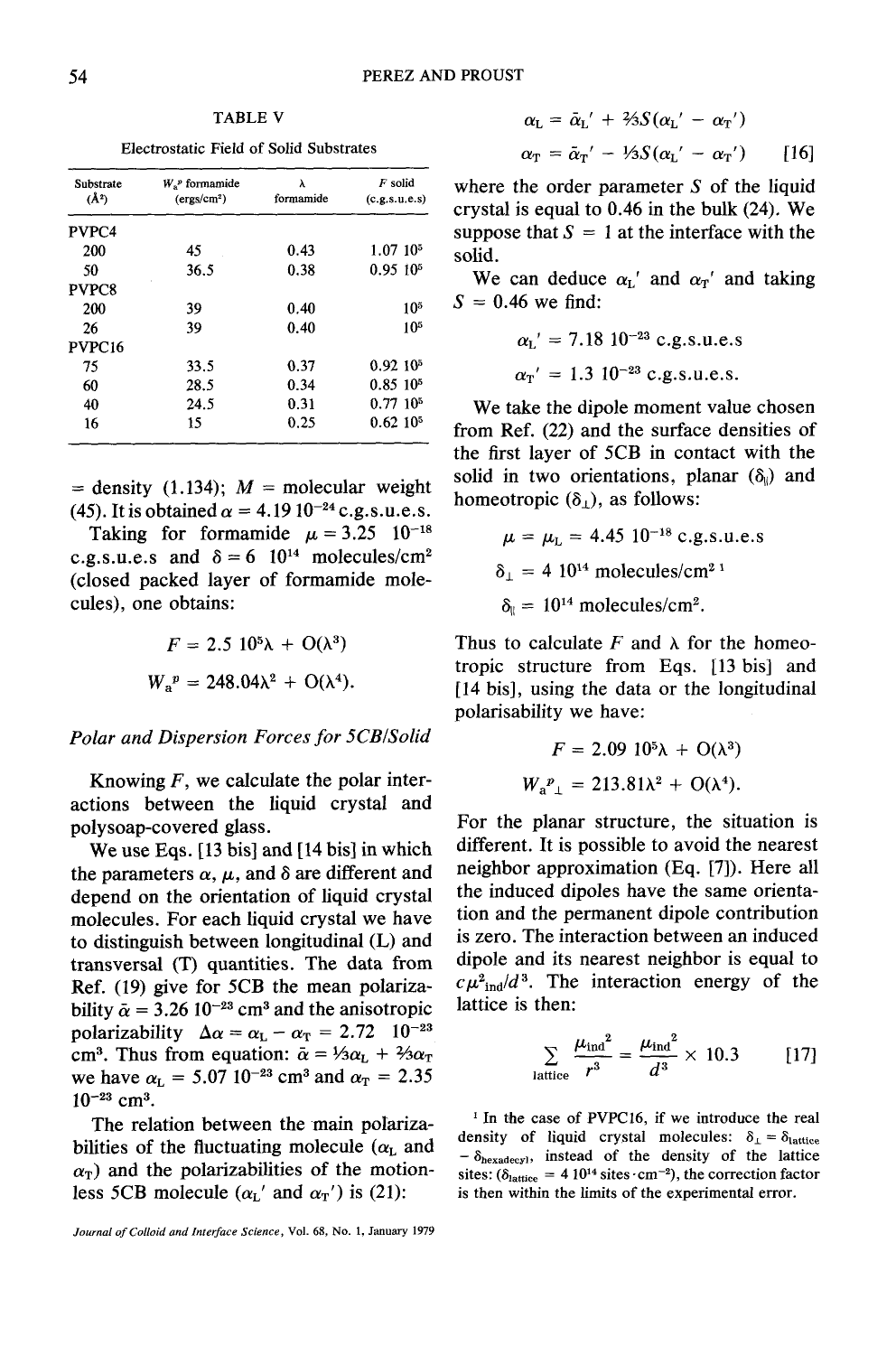where  $r$  is the distance between a dipole and one of its neighbors. Thus Eq. [6] becomes:

$$
E_{\rm el} = \frac{10.3\delta\alpha^2 F^2}{(2d^3 + 10.3\alpha)} - \frac{1}{2}\delta\alpha F^2
$$
  
= 
$$
-\frac{1}{2}\frac{\delta\alpha F^2}{(1 + 8.44\alpha\delta^{3/2})}
$$
 [18]

and Eq. [10] gives:  $W_a^p = 5.86 \; 10^{-10} \; F^2$ . The results of this calculation for all polysoaps studied are reported in Table VI.

## *Polar and Dispersion Forces MBBA/Solid*

The polarizability of MBBA molecule is obtained using Vuks equation (23):

$$
\frac{n_e^2 - 1}{n^2 + 2} = \frac{4\pi}{3} \frac{\rho N}{M} \alpha_L
$$
  

$$
\frac{n_o^2 - 1}{n^2 + 2} = \frac{4\pi}{3} \frac{\rho N}{M} \alpha_T
$$
  

$$
\frac{n_o^2 - 1}{n^2 + 2} = \frac{4\pi}{3} \frac{\rho N}{M} \alpha_T
$$

We obtain the main polarizabilities  $\alpha_T$  and  $\alpha_L$  of MBBA molecule as a function of the ordinary  $n_0$  and extraordinary  $n_e$  refractive index, of the density  $\rho$ , and of molecular weight  $M$ . At room temperature, we have (24):

$$
n_e = 1.8;
$$
  $n_o = 1.56;$   $\rho = 1.088 \text{ g/cm}^3;$   
 $S = 0.64;$   $M = 267$ 

which yields the values of  $\alpha_L$  and  $\alpha_T$  equal to:

$$
\alpha_{\rm L} = 4.64 \ 10^{-23} \ \text{cm}^3
$$
\n
$$
\alpha_{\rm T} = 2.97 \ 10^{-23} \ \text{cm}^3.
$$

Using Eq. [16], we obtain the main polarizabilities for the motionless molecule:

$$
\alpha_{\rm L}^{\prime} = 5.26 \ 10^{-23} \ \rm cm^3
$$
  

$$
\alpha_{\rm T}^{\prime} = 2.65 \ 10^{-23} \ \rm cm^3.
$$

To calculate F and  $W_a^p$  we use the longitudinal  $(\mu_L)$  and transverse  $(\mu_T)$  dipole moments, and the surface densities of MBBA molecules in their planar  $\delta_{\parallel}$  and homeotropic  $\delta_{\perp}$  structures:

$$
\mu_{\rm L}=0.4\ 10^{-18}\ \text{c.g.s.u.e.s.}\ (25)
$$

$$
\mu_{\rm T} = 1.9 \, 10^{-18} \, \text{c.g.s.u.e.s.} \, (25)
$$
\n $\delta_{\perp}^2 = 4 \, 10^{14} \, \text{molecules} \cdot \text{cm}^{-2} \, \text{cm}^2$ \n $\delta_{\parallel} = 10^{14} \, \text{molecules} \cdot \text{cm}^{-2}$ .

For the planar structure, Eqs. [12] and [13] become:

$$
F = 1.21 \ 10^{-4} \ln \frac{1 + \lambda}{1 - \lambda} + 0.931 \ 10^{4} \lambda
$$
  

$$
W_{a}^{p} = 16.8 \ 10^{-5} F \lambda - 0.783 \lambda^{2} + 1.17 \ 10^{-3} F^{2}
$$

$$
+ 2.04 \left[ -\ln (1 - \lambda^{2}) + \lambda \ln \frac{1 - \lambda}{1 + \lambda} \right].
$$

The  $T\Delta S_{el}$  term in Eq. [9] is not correct when  $\lambda = 1$ ; in this case, we have:  $T\Delta S_{\text{el}} = kT\delta \ln 2.$ 

For the homeotropic structure,  $\lambda$  is small and we can use Eqs. [13 bis] and [14 bis] which yield:

$$
F = 3.27 \ 10^5 \lambda
$$

$$
W_a{}^p = 3 \ 76.62 \lambda^2.
$$

The results of these calculations for all polysoaps are reported in Table VII.

### vI. DISCUSSION

We can define the anisotropy  $\Delta W_a^i$  of i interactions as the difference between the  $i$ contributions to the interfacial energies of the planar and homeotropic anchorages. Using [1], we obtain:

$$
\Delta W_{\mathbf{a}}^i = W_{\mathbf{a}\mathbf{I}}^i - W_{\mathbf{a}\mathbf{I}}^i \quad i = p, d.
$$

When two different interactions tend to produce opposing orientations, the strongest anisotropy imposes its orientation. Then, it is possible to deduce from the values of  $W_a^d$  which correspond to the observed orientation and from  $W_a^p$ , calculated, the maximum value that  $W_a^d$  would take if the orientation changes. These maximum values are reported in the last columns of Tables VI and VII.

The values of  $W_a^d$  for the planar orientation show that MBBA would have a weaker interaction with the main polysoap chains

<sup>2</sup> See note on previous page.

*Journal of Colloid and Interface Science,* Vol. 68, No. 1, January 1979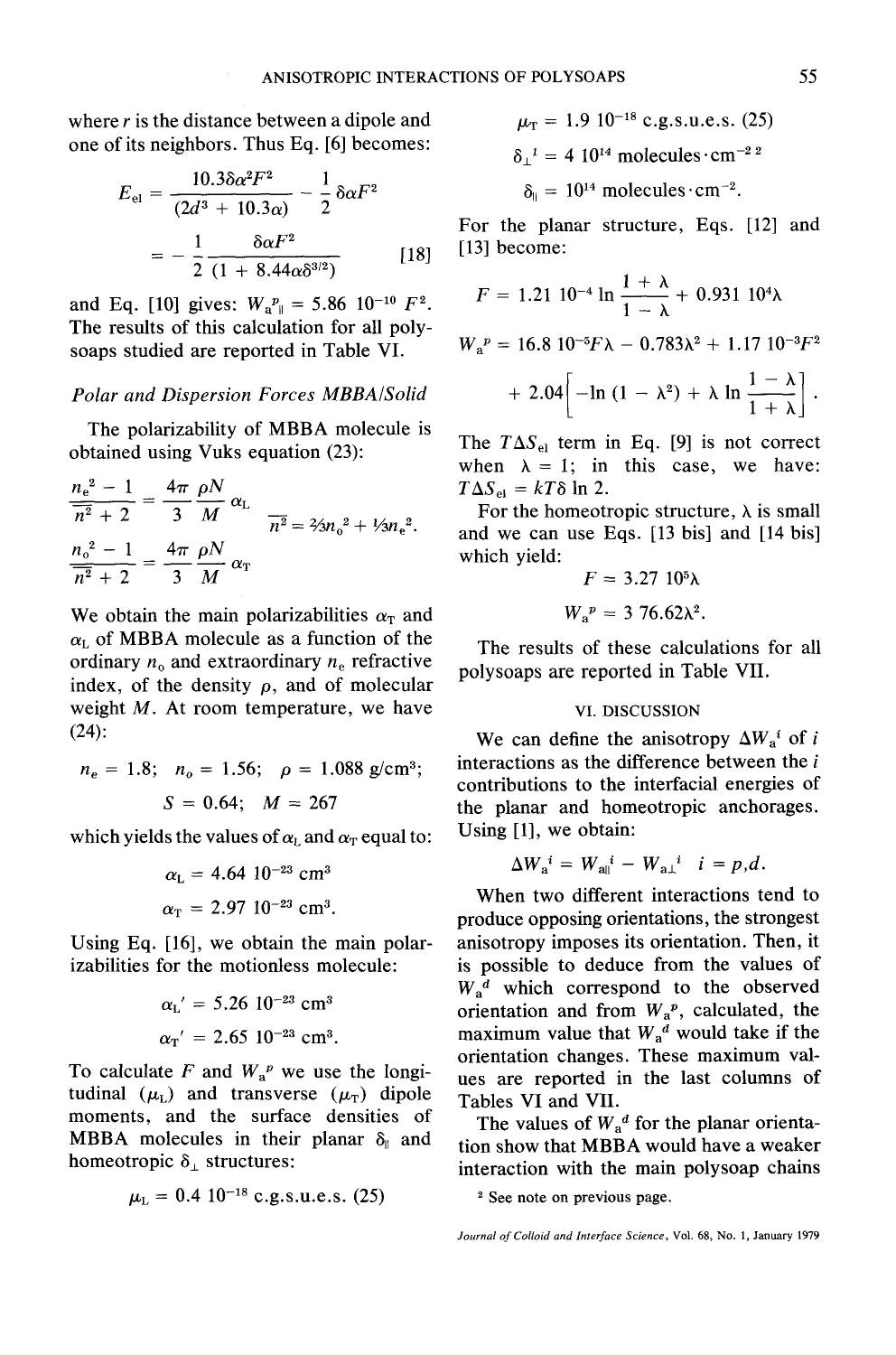#### TABLE V1

5CB: Calculation of Polar Contribution of the Adhesion Free Energy for Planar and Homeotropic Orientation<sup>a</sup>

|                    | Area<br>per<br>residue | Quater-<br>nised<br>area<br>per<br>residue<br>$(\AA^2)$ | F                                    | $W_a{}^p_{\perp}$<br>$(ergs -$ | λ<br>homeo-<br>tropic | $W_a{}^p_{\perp}$<br>(ergs · | $W_{\rm a}$ | exp.                               | $W_a^d = W_a - W_a^p$ |                        |
|--------------------|------------------------|---------------------------------------------------------|--------------------------------------|--------------------------------|-----------------------|------------------------------|-------------|------------------------------------|-----------------------|------------------------|
|                    | $(\AA^2)$              |                                                         | $cm^{-2}$ )<br>(c.g.s.u.e.s)<br>case |                                | $cm^{-2}$ )           | $(ergs \cdot cm^{-2})$       |             | $(\text{ergs}\cdot\text{cm}^{-2})$ | Remarks               |                        |
| PVPC4              | <b>200</b>             | 200                                                     | 1.07 10 <sup>5</sup>                 | 6.7                            | 0.51                  | 55.6                         | 77.5        | ⇆                                  | 70.8                  | $W_a{}^d_1$ < 21.9     |
|                    | 50                     | 50                                                      | $0.9510^{5}$                         | 5.3                            | 0.45                  | 43.3                         | 75          | ⇆                                  | 69.7                  | $W_{\rm g}^d$ , < 31.7 |
| PVPC8              | 200                    | 370                                                     | 10 <sup>5</sup>                      | 5.9                            | 0.48                  | 49.3                         | 70          | ⇆                                  | 64.1                  | $W_a{}^d$ < 20.7       |
|                    | 26                     | 48                                                      | 10 <sup>5</sup>                      | 5.9                            | 0.48                  | 49.3                         | 74          | T                                  | 24.7                  | $W_a^d$ < 68.1         |
| PVPC <sub>16</sub> | 75                     | 197                                                     | $0.92~10^5$                          | 5                              | 0.44                  | 41.4                         | 75          | Τ                                  | 33.6                  |                        |
|                    | 60                     | 158                                                     | $0.8510^{5}$                         | 4.2                            | 0.41                  | 35.9                         | 77          |                                    | 41.1                  |                        |
|                    | 40                     | 105                                                     | $0.7710^{5}$                         | 3.5                            | 0.37                  | 29.3                         | 76.3        | $\perp$                            | 47                    |                        |
|                    | 16                     | 42                                                      | $0.62~10^{5}$                        | 2.3                            | 0.30                  | 19.2                         | 77          |                                    | 57.8                  |                        |

<sup>*a*</sup> The values in italics of  $W_a^p$  and  $\lambda$  (calculated) correspond to the effectively observed structure (in the planar case,  $\lambda = 1$ ). The contribution of dispersion forces is deduced in that case.

**than 5CB; this is verified by the orientation observations: when 5CB has uniaxial planar structure, MBBA has a multidomain planar structure (see Table I).** 

**The anisotropy value of dispersion force interactions is considerable and its value**  may be as high as 50  $ergs \cdot cm^{-2}$ . We can **understand this in considering that for PVPC4 and PVPC8 the solid faces two dif-** **ferent liquids in their planar and homeotropic structure: In the former case, there are about 4 1014 atoms in contact with 1 cm 2 area of solid, and in the latter about 20 1014 .** 

**These results show that to describe the liquid crystal/solid adhesion it is necessary to take into account the anisotropy of liquid molecule.** 

**One can notice that in the cases where** 

| TABLE VII |  |
|-----------|--|
|           |  |

**MBBA:** Calculation of Polar Contribution of the Adhesion Free Energy for Planar and Homeotropic Orientation a

|                    | Area<br>per<br>residue<br>$(\mathbf{A}^2)$ | Quater-<br>nised<br>area<br>рег<br>residue<br>$(\mathring{A}^2)$ | F<br>(c.g.s.u.e.s)   | ⇆    | λ<br>T | $W_{\mathbf{a}}{}^{\mathbf{p}}$<br>(ergs-<br>$cm^{-2}$ ) | $W_{\rm a}{}^p{}_1$<br>(ergs.<br>$cm^{-2}$ ) | W,<br>$(ergs \cdot cm^{-2})$ | exp.                      | $W_{\rm a}{}^d = W_{\rm a} - W_{\rm a}{}^p$<br>$(ergs \cdot cm^{-2})$ | Remarks                        |
|--------------------|--------------------------------------------|------------------------------------------------------------------|----------------------|------|--------|----------------------------------------------------------|----------------------------------------------|------------------------------|---------------------------|-----------------------------------------------------------------------|--------------------------------|
|                    |                                            |                                                                  |                      |      |        |                                                          |                                              |                              |                           |                                                                       |                                |
| PVPC4              | 200                                        | 200                                                              | 1.0710 <sup>5</sup>  | 1    | 0.33   | 27.8                                                     | 41                                           | 74.7                         | ⇆                         | 46.9                                                                  | $W_a{}^d$ , < 33.7             |
|                    | 50                                         | 50                                                               | 0.95105              | 1    | 0.29   | 23                                                       | 31.7                                         | 72.5                         | $\frac{1}{x}$             | 49.5                                                                  | $W_{\rm a}{}^d_{\rm b}$ < 40.8 |
| PVPC8              | 200                                        | 370                                                              | 10 <sup>5</sup>      | 1    | 0.31   | 24.9                                                     | 36.2                                         | 67                           | $\overline{\overline{x}}$ | 42.1                                                                  | $W_a{}^d{}_i$ < 30.8           |
|                    | 26                                         | 48                                                               | 10 <sup>5</sup>      | 1    | 0.31   | 24.9                                                     | 36.2                                         | 71                           | $\Rightarrow$ x           | 46.1                                                                  | $W_a{}^d$ < 34.8               |
| PVPC <sub>16</sub> | 75                                         | 197                                                              | 0.9210 <sup>5</sup>  | 1    | 0.28   | 21.8                                                     | 29.5                                         | 72                           | 丄                         | 42.5                                                                  |                                |
|                    | 60                                         | 158                                                              | $0.85~10^{5}$        | 1    | 0.26   | 19.2                                                     | 25.5                                         | 73.5                         | 丄                         | 48                                                                    |                                |
|                    | 40                                         | 105                                                              | $0.7710^{5}$         | 0.99 | 0.24   | 16.4                                                     | 21.7                                         | 72.5                         | Τ                         | 50.8                                                                  |                                |
|                    | 16                                         | 42                                                               | 0.62~10 <sup>5</sup> | 0.97 | 0.19   | 11.4                                                     | 13.6                                         | 73.5                         | $\perp$                   | 59.9                                                                  |                                |

a The values in italics correspond to the effectively observed structures. The contribution of dispersion forces is deduced in that case.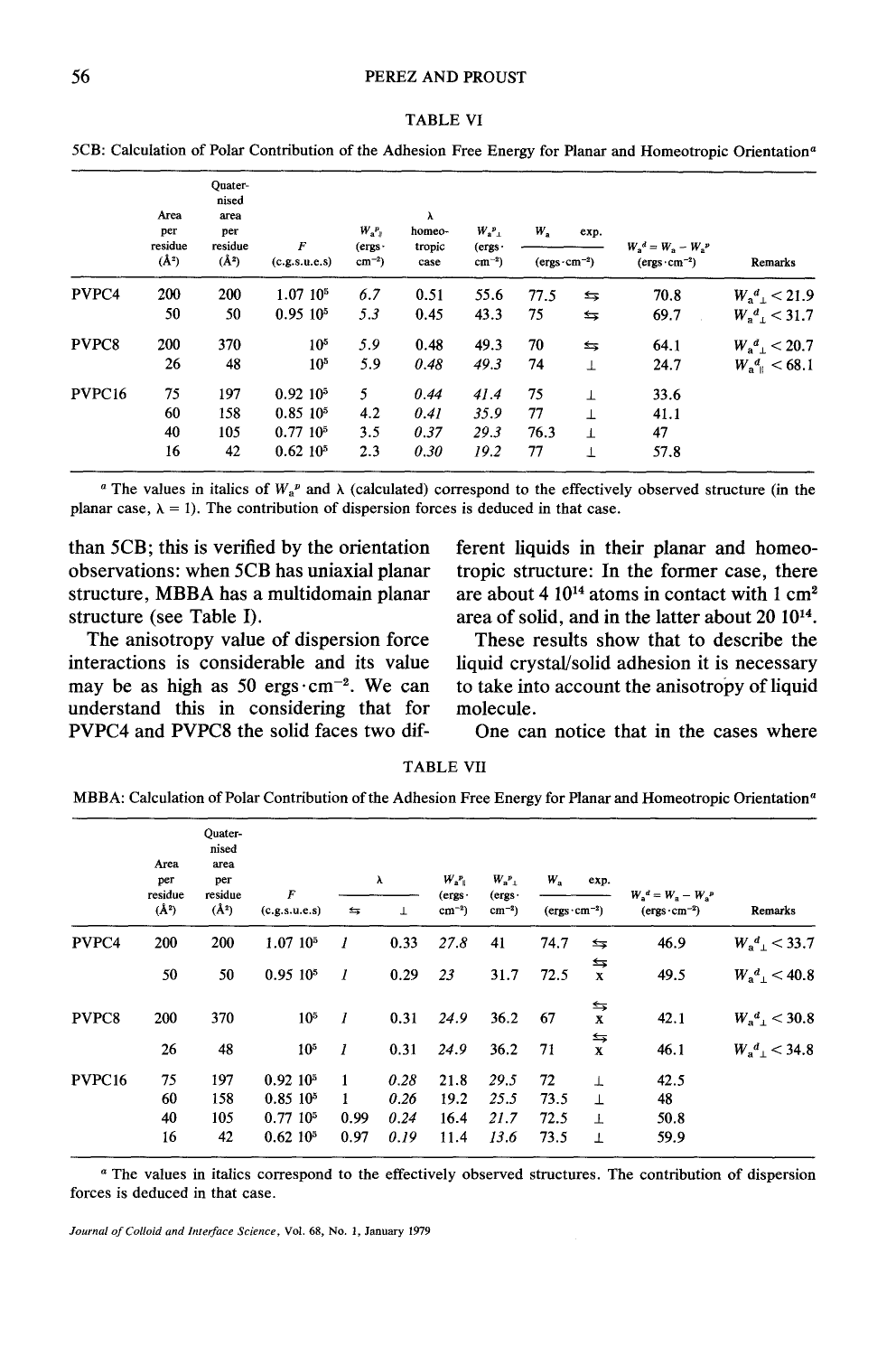the liquid crystal molecules are parallel to the main polysoap chains (PVPC4, PVPC8, 200 Å<sup>2</sup>), the value of  $W_a^d$  has the same order of magnitude as the one obtained with Fowkes-Girifalco-Good formalism, i.e., using Eqs. [2] and [3], and taking for  $y_1^d$  the values from Refs. (2) and (22):

MBBA: 
$$
\gamma_1^d = 29 \text{ dyn cm}^{-1}
$$
  
5CB:  $\gamma_1^d = 40 \text{ dyn cm}^{-1}$ .

One finds for 5CB  $W_a^d = 70$  ergs  $\cdot$  cm<sup>-2</sup> quite similar to the values of Table VI, for MBBA one finds  $W_a^d = 60$  ergs $\cdot$  cm<sup>-2</sup>. The difference is explicable if one remarks that, for the planar orientation, the interactions between MBBA and the main chains of polysoap are much worse than between 5CB main chain interactions.

The dispersion force contribution to the adhesion free energy of MBBA and 5CB on glass covered with PVPC16 increases with the density of hexadecyl chains. To analyze the change of  $W_a^d$  with the density of hexadecyl chain we shall consider the interface as a mixed layer of liquid crystal molecules and hexadecyl chains. In this two-dimensional lattice each site is occupied either by a hexadecyl chain or by a liquid crystal molecule.  $W_a^d$  can be expressed by the following equation:

$$
W_a^d = W_a^{d0} - N_{ab} \epsilon_{ab} + (N_{aa}^0 - N_{aa}) \epsilon_{aa}
$$

 $\epsilon_{ab}$  (resp.  $\epsilon_{aa}$ ) is the dispersion force interaction between a liquid crystal molecule and a hexadecyl chain (resp. liquid crystal molecule) and  $N_{ab}$  (resp.  $N_{aa}$ ) the number of such interactions in the layer. The superscript 0 refers to the situation when there are no hexadecyl chains.

We can write  $W_a^d$  versus the density  $\delta_{C16}$ of hexadecyl chains:

$$
W_a^d = W_a^{d0} + \frac{3\delta_{C16}}{\delta_{\text{sites}}} (2\epsilon_{ab} - \epsilon_{aa})
$$

$$
- 6\delta_{C16}(\epsilon_{ab} - \epsilon_{aa}). \quad [19]
$$

In Fig. 4 are represented the theoretical curves for MBBA and 5CB calculated using Eq. [16] and also the experimental data from Table V and Table VI.

The shape of the curve in Fig. 4 shows that:

$$
|\varepsilon_{ab}|>|\varepsilon_{aa}|.
$$

The experimental values did not allow us to determine the values of  $\epsilon_{ab}$  and  $\epsilon_{aa}$  accurately enough.

## *Remarks*

Contrary to other studies (26), we have obtained only planar and homeotropic anchorages, and the critical surface tension



FIG. 4. Variation of the dispersion term of the free energy of adhesion,  $(W_a^d)$ , with the density (8) of hexadecyl chain.

*Journal of Colloid and Interface Science,* Vol. 68, No. 1, January 1979